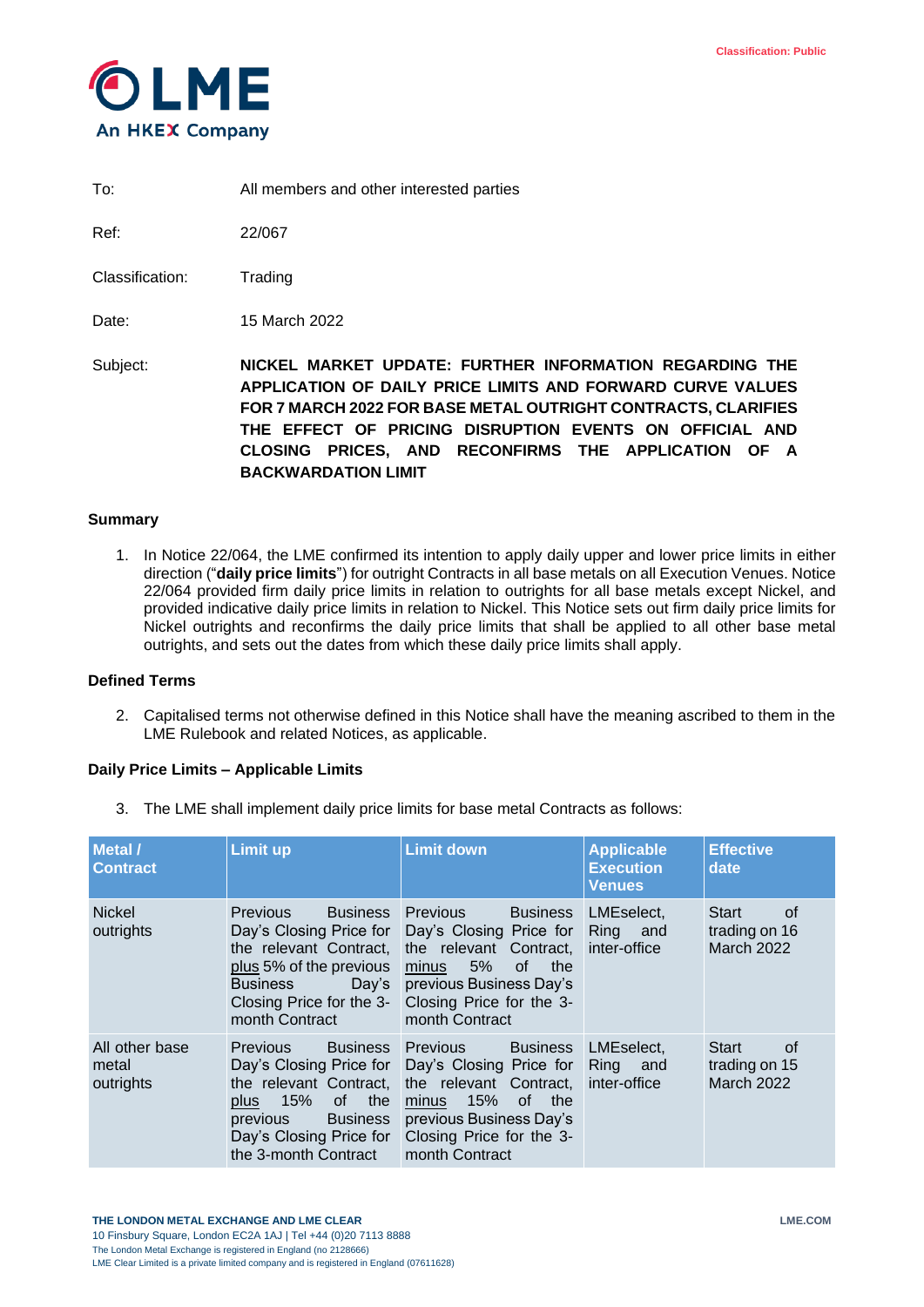

l

- 4. For the avoidance of doubt, hitting any price limit will not automatically result in the suspension of trading. As such it is possible for the market to trade to a limit, then away from that limit as a result of changing market conditions. As a result of this, it is possible that daily price limits (both on the up- and down- side) are hit multiple times within a Business Day. However, this will not result in any intra-day changes to these daily price limits.
- 5. The LME is committed to monitoring its markets with a view to maintaining a fair and orderly market and may issue further guidance on daily price limits in due course and may adjust the daily price limits further, at its discretion. In relation to Nickel, and in the light of the impending resumption of trading, the LME intends to review the appropriateness of the Nickel daily price limits at the end of trading on 16 March and may, subject to prevalent market conditions, adjust these limits. Subject to ongoing monitoring, the LME's expectation is that Nickel price limits will reach the 15% level employed for other base metals, as the market situation normalises.
- 6. The Annex to this Notice sets out USD values for the Closing Prices as at 7 March, and shall be used as the starting position for Nickel trading on resumption of trading on 16 March (the "**Resumption Date**"). This Annex has been included in order to support the orderly resumption of trading on the Resumption Date. Thereafter, Members shall be responsible for ensuring that they are aware of the applicable daily price limits on each Business Day, basis the details in paragraph [3](#page-0-0) above.

## **Daily Price Limits – Application to the Ring and Inter-Office Market**

- 7. Trades on Execution Venues other than LMEselect will be prohibited through manual controls rather than through systematic means, from being Executed outside the daily price limit. It is therefore Members' responsibility to ensure that outright trades are entered into LMEsmart (in respect of both Ring and inter-office business) in accordance with paragraph [8.](#page-1-0)
- <span id="page-1-0"></span>8. In relation to the Ring and the inter-office market, where an outright trade is entered into LMEsmart outside of the applicable limit-up and limit-down range in either direction, such action shall be treated as an error trade and therefore invalidated under Regulation 13.1 of Part 3 of the LME Rulebook. The LME shall then invalidate such error trade and remove the erroneous trade in accordance with the *Policy on Order Cancellation and Controls*. Members should note that where outright trades are entered into LMEsmart outside of the applicable limit-up and limit-down range on an ongoing basis without regard to this Notice, this may be treated as a breach of the LME Rulebook.
- 9. For the avoidance of doubt, inter-office trade bookings to effect the result of option exercises shall not be subject to the daily price limits.

#### **Daily Price Limits – Application to OTC Bring-Ons and OTC Take-Offs**

10. OTC Bring-Ons and OTC Take-Offs may be registered in relation to Nickel with effect from 08:00 London time on the Resumption Date. OTC Bring-Ons and OTC Take-Offs must be registered in accordance with the LME Matching Rules. Current price OTC trades will be prohibited, through manual controls, from being executed outside of the daily price limit. Where an OTC Bring-On is done at current prices<sup>1</sup>, the daily price limits shall apply. Where an OTC Bring-On is done at the original trade price for the OTC transaction, these trades must be registered with price type "historic". The LME does not intend to apply the daily price limit to OTC trades at the original OTC transaction price. However, the LME reserves the right at its absolute discretion to reject an OTC Bring-On trade where the LME considers that it may, alone or in the context of other market activity, create disorderly market conditions, including pricing conditions, or is otherwise intended to circumvent the LME's daily price limits.

<sup>1</sup> For clarity, and as set out in the Matching Rules, only an OTC Bring-On from the previous Business Day can be registered as "Current Price". All other OTC Bring-Ons must be registered as "Historic": "the trade date of the original over-the-counter transaction must be prior to the trade date of the OTC Bring-On".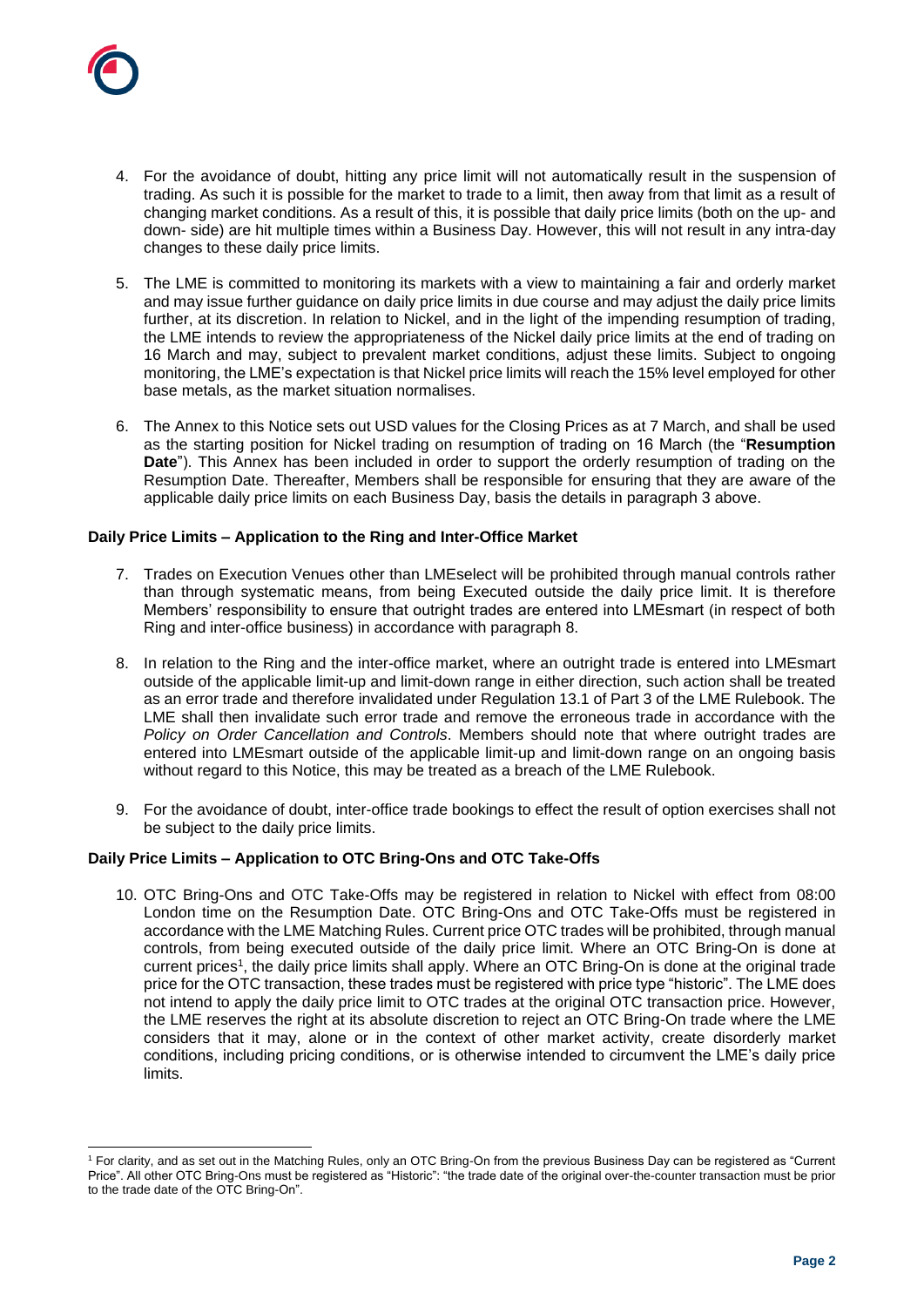

## **Daily Price Limits – Application to LMEselect**

- 11. Concerning trading on LMEselect, in the event that a bid is entered above the higher daily price limit or offer is entered below the lower daily price limit, trading will continue but such order submission will be rejected. However, carry trading will still be enabled (provided that the carries trade within their respective daily price limits), allowing (for example) date adjustments and tom-next rolls to be booked. Members should be aware that where they conduct a 3-month outright trade with a Client and they wish to adjust such trade, this trade will still need to be registered within the daily price limits, irrespective of where any carry is traded.
- 12. Market participants are advised that on the Resumption Date, order submissions for any new Nickel carry combinations or outright prompts (not including the new 3-month date) not previously generated in LMEselect shall be rejected by LMEselect until market open (at 08:00).

#### **Application of Daily Price Limits to Options Contracts**

13. At this time the LME does not intend to apply any daily price limits to the trading of Options Contracts. However, the LME shall monitor activity to ensure that options transactions are not used in order to circumvent the daily price limits, for example trading a synthetic future (combination of put and call) at a price with the intention of breaching the LME's daily price limits, and Members are accordingly reminded of their relevant compliance obligations under the LME Rules.

#### **Price Disruption Events**

14. See Notice 22/064 for further information on the impact of these daily price limits on the Official and Closing Prices, as the establishment of these prices will be constrained by the daily price limits irrespective of whether carry trades would imply a settlement outside of the applicable daily price limit. For the avoidance of doubt, where an Official Price or a Closing Price is affected by a Disruption Event, the LME will nonetheless utilise these Official Prices and a Closing Prices for margining and for the settlement of physical Contracts, as applicable.

#### **Notice 22/051 Backwardation Limit and Deferral Mechanism**

15. Notice 22/051 published on 7 March 2022 sets out details of measures taken by the LME Special Committee, including the imposition of a limit on the backwardation of tom-next contracts, and introduction of a delivery deferral mechanism for certain contracts. Members are reminded that these measures remain in force.

#### **General**

16. To the extent that this Notice contradicts or conflicts with any other policy or Notice issued by the LME in respect of daily price limits, this Notice shall prevail until further notice.

#### **Queries**

17. Members should direct any general questions relating to this Notice to the **Trading Operations** at [tradingoperations@lme.com.](mailto:tradingoperations@lme.com)

**James Cressy COO**

cc: Board directors Special Committee Nickel Committee User Committee